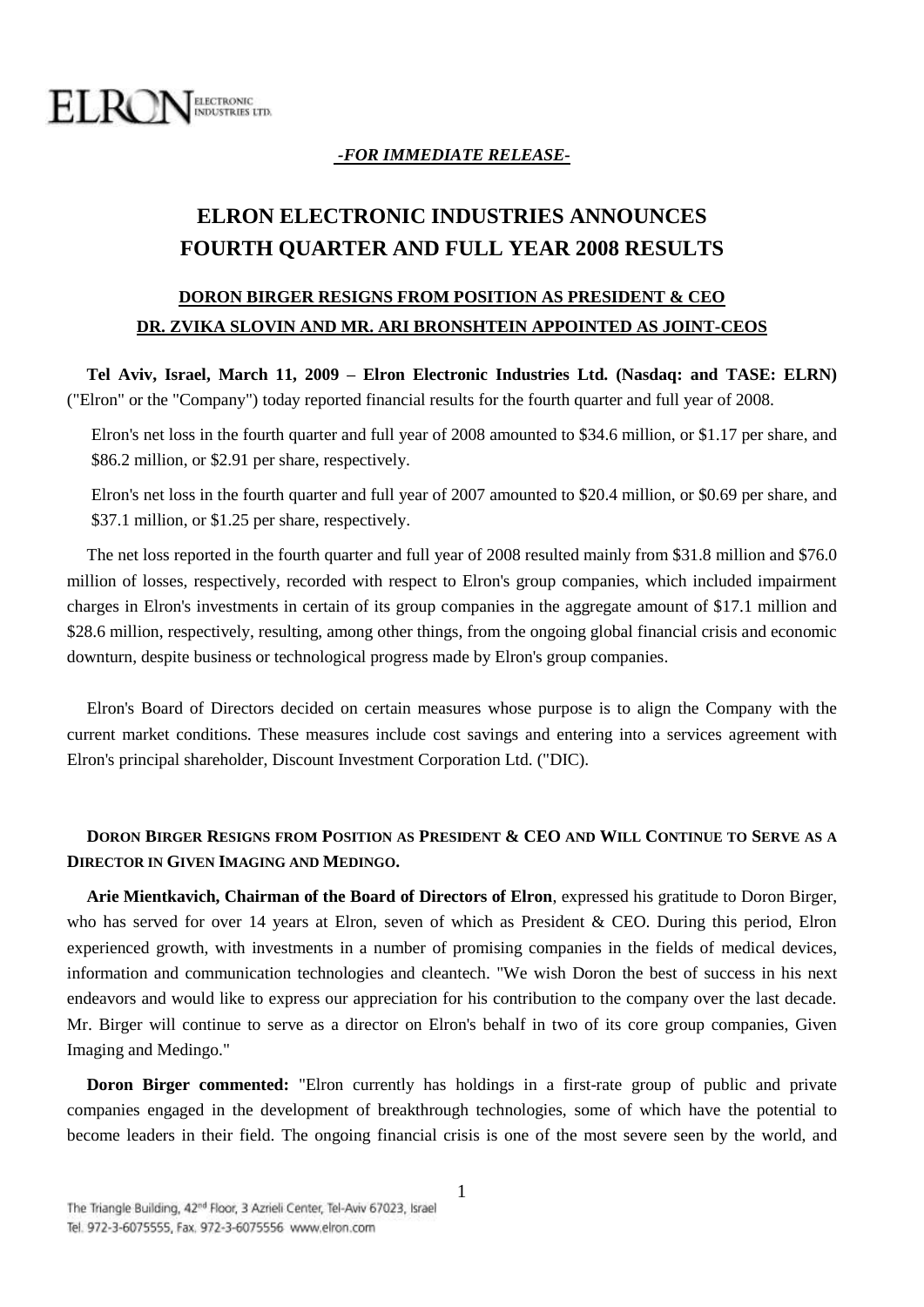## ELROI ELECTRONIC<br>INDUSTRIES LTD.

Elron's companies are taking the necessary measures to cope with today's challenges, keeping a tight rein on expenses, without compromising R&D activities, product launch or revenue growth."

## **THE POSITION OF CEO IS TO BE JOINTLY FILLED BY DR. ZVIKA SLOVIN, CURRENTLY VICE PRESIDENT**  OF MEDICAL DEVICES & LIFE SCIENCE, AND MR. ARI BRONSHTEIN, WHO WILL CONTINUE TO SERVE AS **VICE PRESIDENT OF DIC.**

**Dr. Zvika Slovin** joined Elron as Vice President in 2008, prior to which he founded, managed and developed such Israeli start-up companies as RDC Communications, Gnome, Tactile Technologies and QuantomiX, ultimately leading them to exits to international corporations.

**Mr. Ari Bronshtein** joined DIC as Vice President in 2006, prior to which he served as Vice President and Head of the Economics and Business Development division of TASE-listed Bezeq, Israel's national landline operator. Mr. Bronshtein currently serves as a director in Elron and in several of IDB's group companies, among them, CellCom Israel (NYSE, TASE: CEL), the largest cellular operator in Israel, and Hadera Papers (TASE, AMEX: AIP), the leading Israeli manufacturer and marketer of paper and paper products.

**Zvika Slovin commented:** "Elron has a promising group of companies with the potential to create significant value over the next few years. The global financial crisis and its adverse effects, particularly in the hi-tech sector, create challenges for our group companies. Elron will continue to actively cultivate its companies, while adapting their operations to the current market environment."

**Ari Bronshtein further commented:** "We are confident that the professional skills and experience of DIC's management team will benefit Elron in coping with the many tasks that lay ahead, and in increasing its efficiency and saving costs in the face of the current financial crisis."

### **ELRON'S BOARD OF DIRECTOR DECIDED TO ENTER INTO A SERVICE AGREEMENT WITH DIC:**

Under the agreement, which is subject to the approval of Elron's shareholders at a special general meeting to be called in the near future, for a period of three years Elron will receive general managerial and administrative services from a DIC management team which will assist the Company. For these services Elron will pay DIC an annual fee currently equal to \$1.1 million.

In connection with these changes, employees of Elron will join DIC. Concurrently, certain of Elron's Vice Presidents will leave their positions. Ms. Rinat Remler will continue to serve as Elron's Vice President & CFO.

## **NOTABLE DEVELOPMENTS DURING 2008 AND SUBSEQUENTLY:**

**Accelerating Revenues.** Elron's group of companies continue to develop and grow their revenues, with *Given Imaging* announcing an increase in revenues from \$112.8 million during 2007 to \$125.1 million in 2008, *Starling* receiving initial orders for its antenna systems for both air and land applications, *Wavion* increasing its revenues significantly during the last year, and *Teledata Networks Ltd.* continuing to win significant orders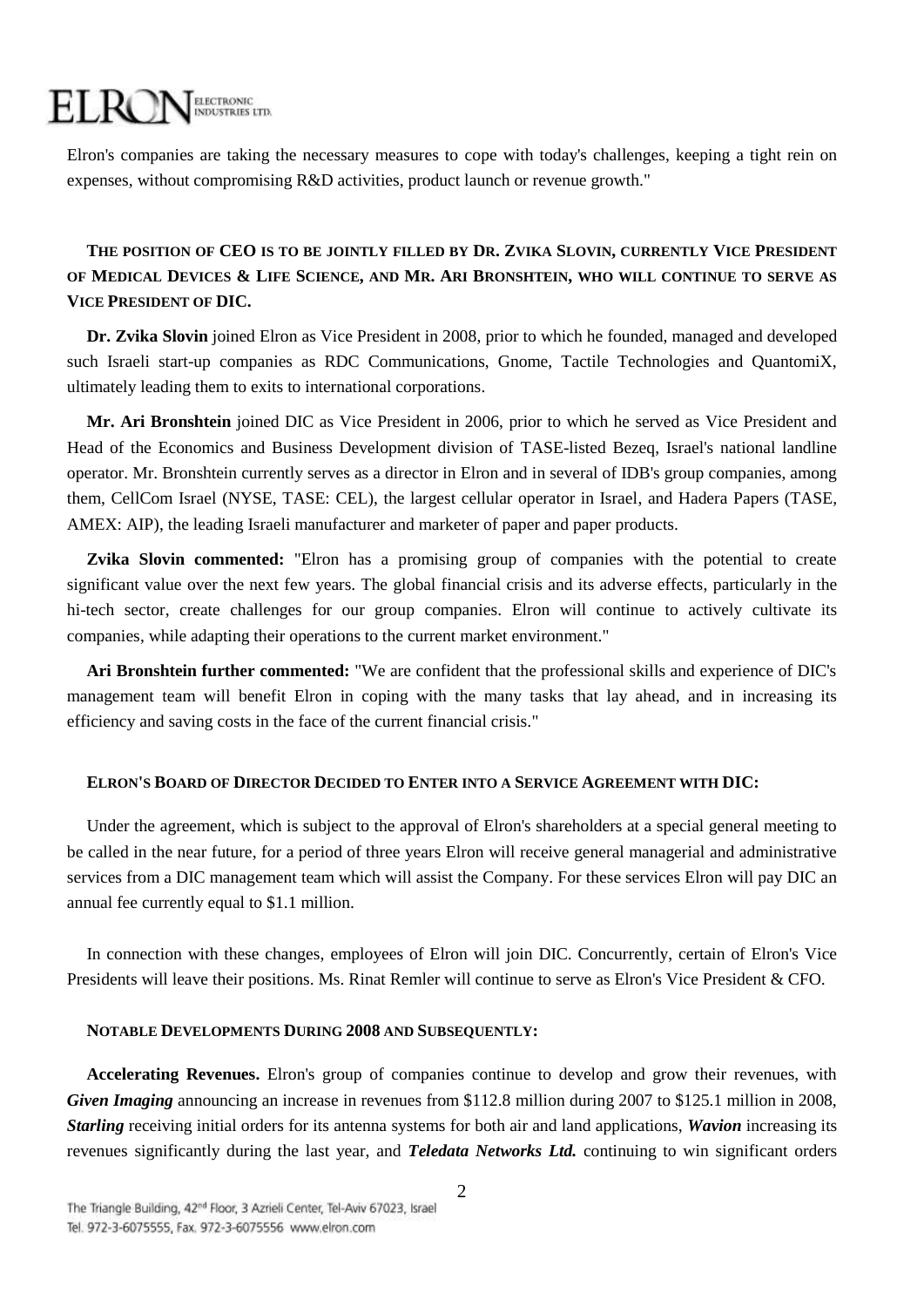## ELRC ELECTRONIC<br>INDUSTRIES LTD.

throughout the year. Teledata, a provider of access network solutions and products for telecom service providers, increased its revenues from \$36.3 million in 2007 to \$49.3 million in 2008, and has a wide installed base spanning millions of lines in over 50 countries worldwide.

**Investments**. In light of the business developments achieved by the majority of our group companies, and in spite of the global financial crisis, Elron continued in 2008 to invest in its group companies an amount of approximately \$80 million.

**Capital Raisings.** Several of Elron's group companies completed external financing rounds during 2008, among them, *Aqwise*, *Safend* and *PLYmedia*. Most notable was *BrainsGate*, a developer of electrical stimulation based therapies for central nervous system diseases, which completed a \$27.5 million financing round led by Johnson & Johnson Development Corporation joined by Elron and VC-Fund Agate Medical Investments LP.

**Progress in R&D.** Elron's younger companies, such as *NuLens Ltd.*, *BrainsGate* and *Pocared*, have made significant progress in the development of their products. *Medingo*, a developer of an insulin micro-pump for people with diabetes, submitted its 510K application for market approval to the FDA in January of 2009.

### **LIQUIDITY & SHAREHOLDERS' EQUITY:**

As of December 31, 2008, Elron's cash amounted to approximately \$4.0 million compared with \$55.2 million at December 31, 2007. As of December 31, 2008, Elron's long-term loans amounted to \$36.0 million of which \$6.0 million were provided by DIC.

Shareholders' equity at December 31, 2008, was approximately \$177.4 million, which represented approximately 68% of Elron's total assets, compared to approximately \$265.8 million, representing approximately 89% of Elron's total assets at December 31, 2007.

#### **FINANCIAL STATEMENTS AND MD&A**:

The complete set of financial statements as of December 31, 2008, and the Management Report for 2008 will be released on Thursday, March 12, 2009. The filing will be available online on the SEC's website at [www.sec.gov](http://www.sec.gov/) or on the Company's website at [www.elron.com](http://www.elron.com/).

#### **CONFERENCE CALL DETAILS:**

Elron will be hosting a conference call on Thursday, March 12, 2009 at 10:00 am EDT (7:00am PDT, 2:00pm UK time, 4:00 pm Israel time) to discuss its fourth quarter 2008 results. To participate, please call one of the following teleconferencing numbers. Please begin placing your calls at least 10 minutes before the conference call commences.

**US: 1 888 723 3164, UK: 0 808 101 2717; Israel: 03 918 0610; International: +972 3 918 0610.**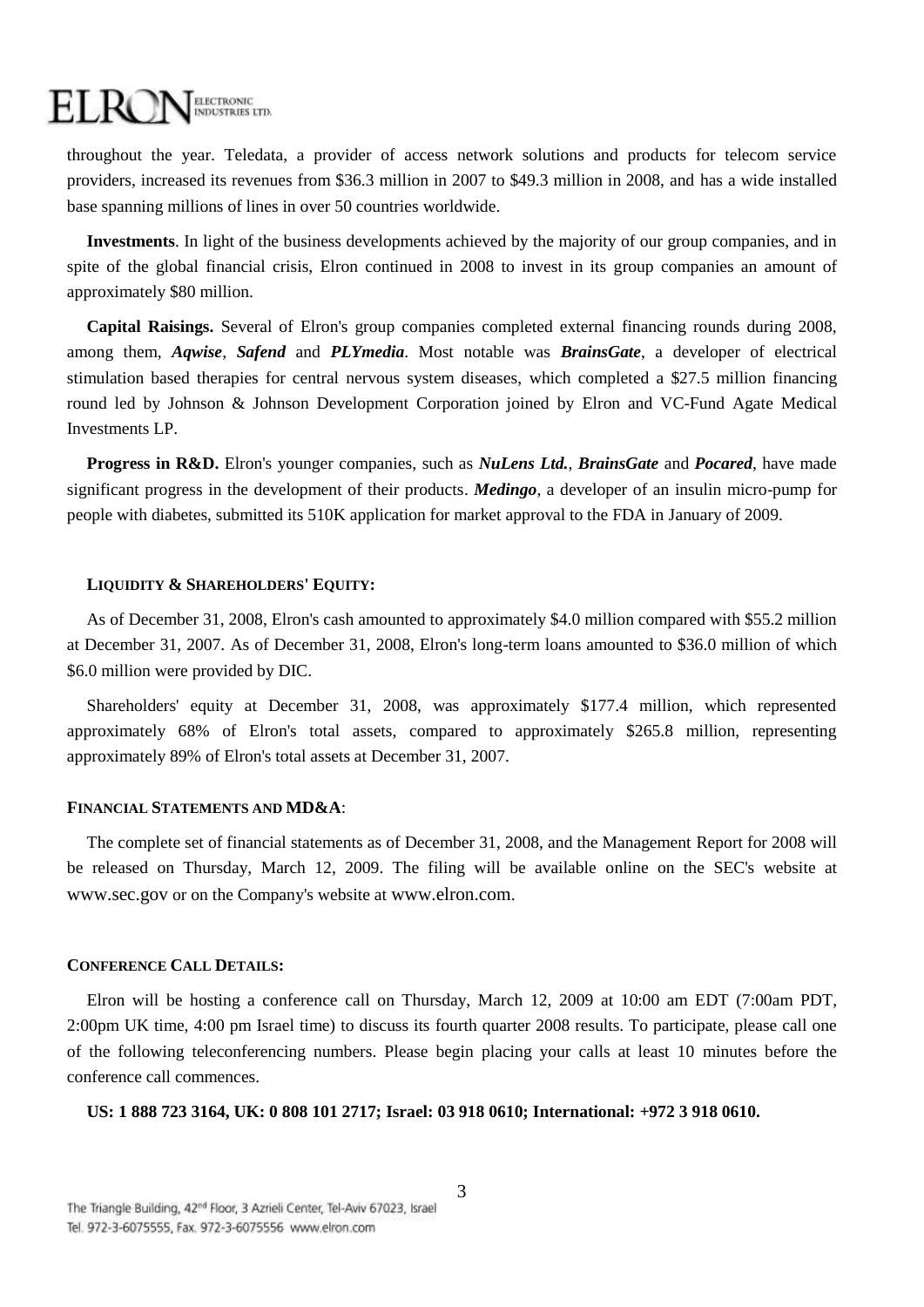#### EL RC **ELECTRONIC INDUSTRIES LTD.**

For your convenience, a replay of the call will be available for two days following the call. The replay numbers are: 1 888 326 9310 (US), 0 800 028 6837 (UK) and +972 3 925 5937 (International). A replay of the call will also be available from a link on Elron's website – [www.elron.com,](http://www.elron.com/) under Investor Relations.

## **ABOUT ELRON ELECTRONIC INDUSTRIES**:

*Elron Electronic Industries Ltd. (TASE & NASDAQ: ELRN), a member of the IDB Holding group, is a leading Israelbased technology holding company directly involved in the long-term performance of its group companies. Elron identifies potential technologies, creates strategic partnerships, secures financing, and recruits highly qualified management teams. Elron's group companies currently comprise a diverse range of publicly-traded and privately held companies primarily in the fields of medical devices, information & communications technology, clean technology and semiconductors. For further information, please visit [www.elron.com](http://www.elron.com/)*

## **COMPANY CONTACT:**

Rinat Remler, Vice President & CFO Elron Electronic Industries Ltd. Tel. 972-3-607555 elron@elron.net

*Any statements in this press release that may be considered forward-looking statements are subject to risks and uncertainties that could cause actual results to differ materially. Actual results may differ from such forwardlooking statements due to the risk factors discussed in the Company's Annual Report on Form 20-F and other periodic reports filed by the Company with the Securities and Exchange Commission, which the Company urges investors to consider. The restricted availability of financing for young technology companies, the limited availability of profitable "exits" and the increased volatility in the securities markets may affect our business results and compliance with bank covenants.* 

### **\*\*\*\* FINANCIAL TABLES FOLLOW \*\*\*\***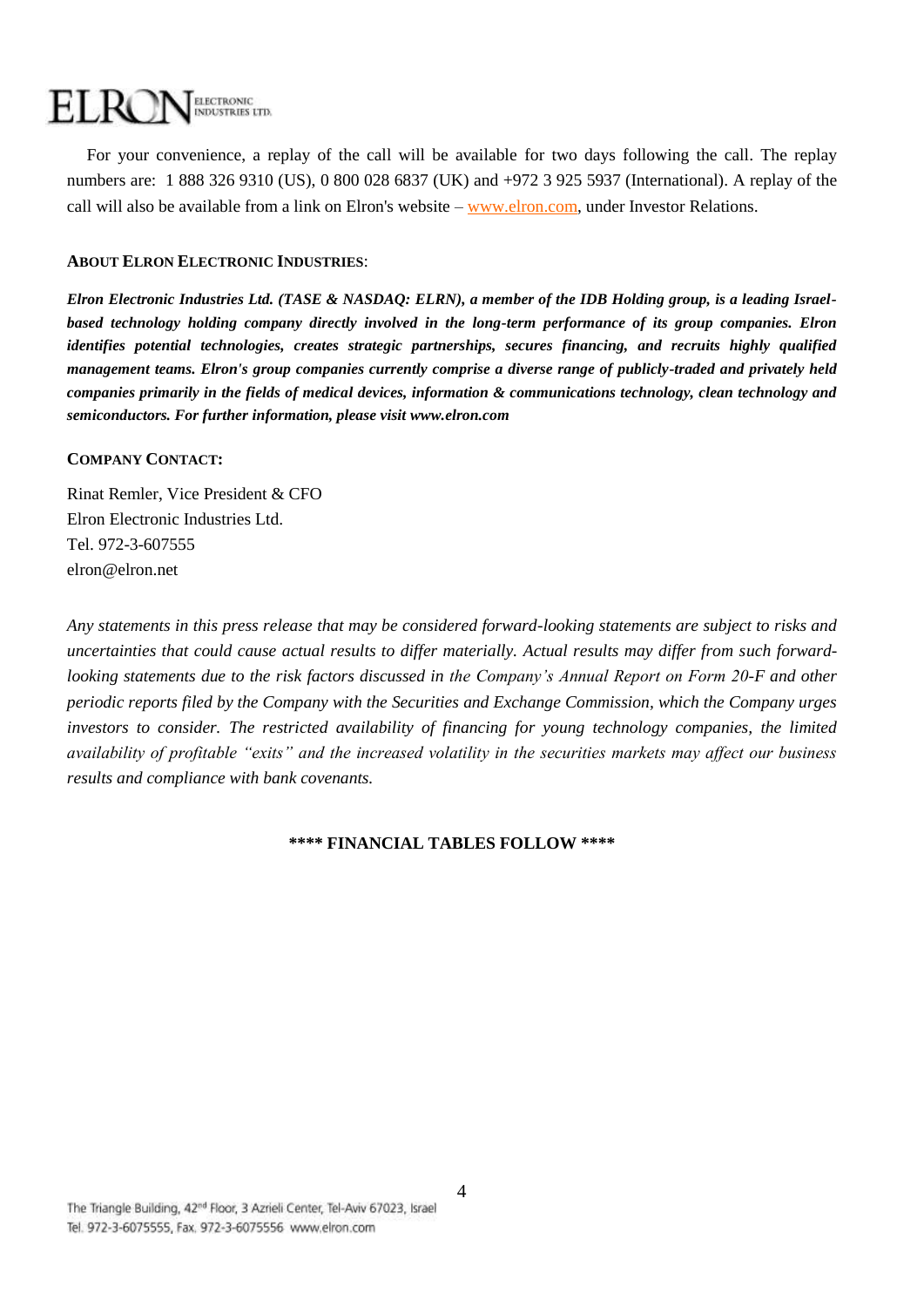

## **ELRON ELECTRONIC INDUSTRIES LTD. AND ITS SUBSIDIARIES**

## **CONDENSED CONSOLIDATED BALANCE SHEETS**

In thousands of U.S. Dollars

|                                                                                                                                                                                             | <b>Year ended</b><br>December 31, |                            |               |                                     |
|---------------------------------------------------------------------------------------------------------------------------------------------------------------------------------------------|-----------------------------------|----------------------------|---------------|-------------------------------------|
|                                                                                                                                                                                             |                                   | 2008                       |               | 2007                                |
| <b>ASSETS</b><br>Total current assets                                                                                                                                                       | \$                                | 26,428                     | \$            | 82,406                              |
| <b>INVESTMENTS AND LONG-TERM RECEIVABLES</b><br>Investments in affiliated companies<br>Investments in other companies and long-term receivables<br>Deferred taxes<br>Severance pay deposits |                                   | 148,407<br>70,833<br>2,942 |               | 131,351<br>73,718<br>2,204<br>1,808 |
| Total investments and long-term receivables                                                                                                                                                 |                                   | 222,182                    |               | 209,081                             |
| PROPERTY AND EQUIPMENT, NET                                                                                                                                                                 |                                   | 4,582                      |               | 1,936                               |
| <b>INTANGIBLE ASSETS</b>                                                                                                                                                                    |                                   | 7,457                      |               | 5,524                               |
| <b>Total assets</b>                                                                                                                                                                         | \$                                | 260,649                    | \$            | 298,947                             |
| LIABILITIES AND SHAREHOLDERS' EQUITY<br>Total current liabilities                                                                                                                           | \$                                | 19,166                     | $\mathcal{S}$ | 21,448                              |
| <b>LONG-TERM LIABILITIES</b><br>Long-term loans from banks and others<br>Accrued severance pay and retirement obligations<br>Convertible debentures<br>Deferred taxes                       |                                   | 41,238<br>4,137<br>2,161   |               | 2,244<br>2,451<br>373               |
| Total long-term liabilities                                                                                                                                                                 |                                   | 47,536                     |               | 5,068                               |
| <b>MINORITY INTEREST</b>                                                                                                                                                                    |                                   | 16,530                     |               | 6,614                               |
| Total Shareholders' equity                                                                                                                                                                  |                                   | 177,417                    |               | 265,817                             |
| Total liabilities and shareholders' equity                                                                                                                                                  | \$                                | 260,649                    | \$            | 298,947                             |

5